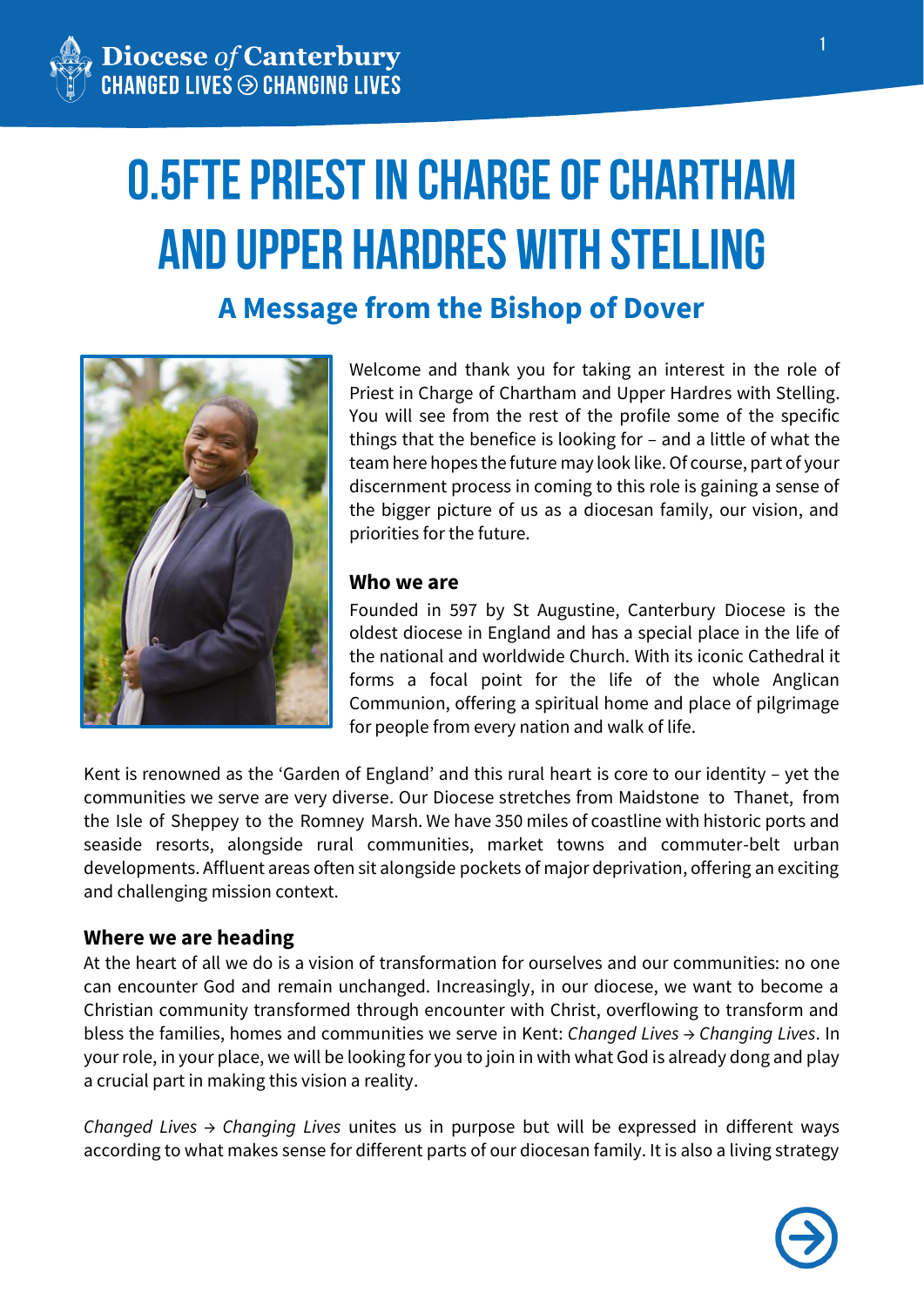

– as we listen to God and one another, the shape of our work together will undoubtedly change and grow. In December 2020 I wrote to all the Deaneries to ask them to consider, in light of all we have experienced over the last nearly two years, what their mission priorities are and how their deanery should be shaped in order to flourish and be sustainable. In response every Deanery has set their own starting place to move forward from. West Bridge Deanery's response is beginning to explore how to enable flourishing clergy, laity and ministry, and you could be part of developing this vision for the future. All these reports and our Diocesan response can be found in *[Towards a](https://d3hgrlq6yacptf.cloudfront.net/5f209069c4808/content/pages/documents/towardsaflourishingandsustainablefutureapril2021.pdf)  [Flourishing and Sustainable](https://d3hgrlq6yacptf.cloudfront.net/5f209069c4808/content/pages/documents/towardsaflourishingandsustainablefutureapril2021.pdf) Future*. I commend it to you as you consider this ministry.

To find out more about this post please contact the Archdeacon of Ashford, the Venerable Darren Miller (01233 712649[/darren.miller@archdeacashford.org\)](mailto:darren.miller@archdeacashford.org). You would also be welcome to have an informal discussion with the Area Dean, the Revd Cathy Sigrist [\(rev.cathysigrist@gmail.com](mailto:rev.cathysigrist@gmail.com) / 01227 738046).

#### **Our commitment to you**

We know that supporting healthy, flourishing ministers (lay and ordained) is crucial for a healthy, flourishing diocese. Therefore, we offer the '**Canterbury Diet**' to all our new incumbent ministers – this is an intentional programme for ministerial development, health, growth and faith. A similar lay programme is in development too. We offer pastoral supervision and spiritual accompaniment, an invitation to be part of residential training programmes focused on learning, leading and mission, action learning sets, as well as a range of specialised training events, and other regular opportunities for growth in prayer and spirituality.

In short, I hope that you will be as excited by our vision, priorities and opportunities as we are. Be assured of our prayers as you consider your next step in ministry.

 $+$  Rose

**The Rt Revd Rose Hudson Wilkin Bishop of Dover and Bishop in Canterbury**

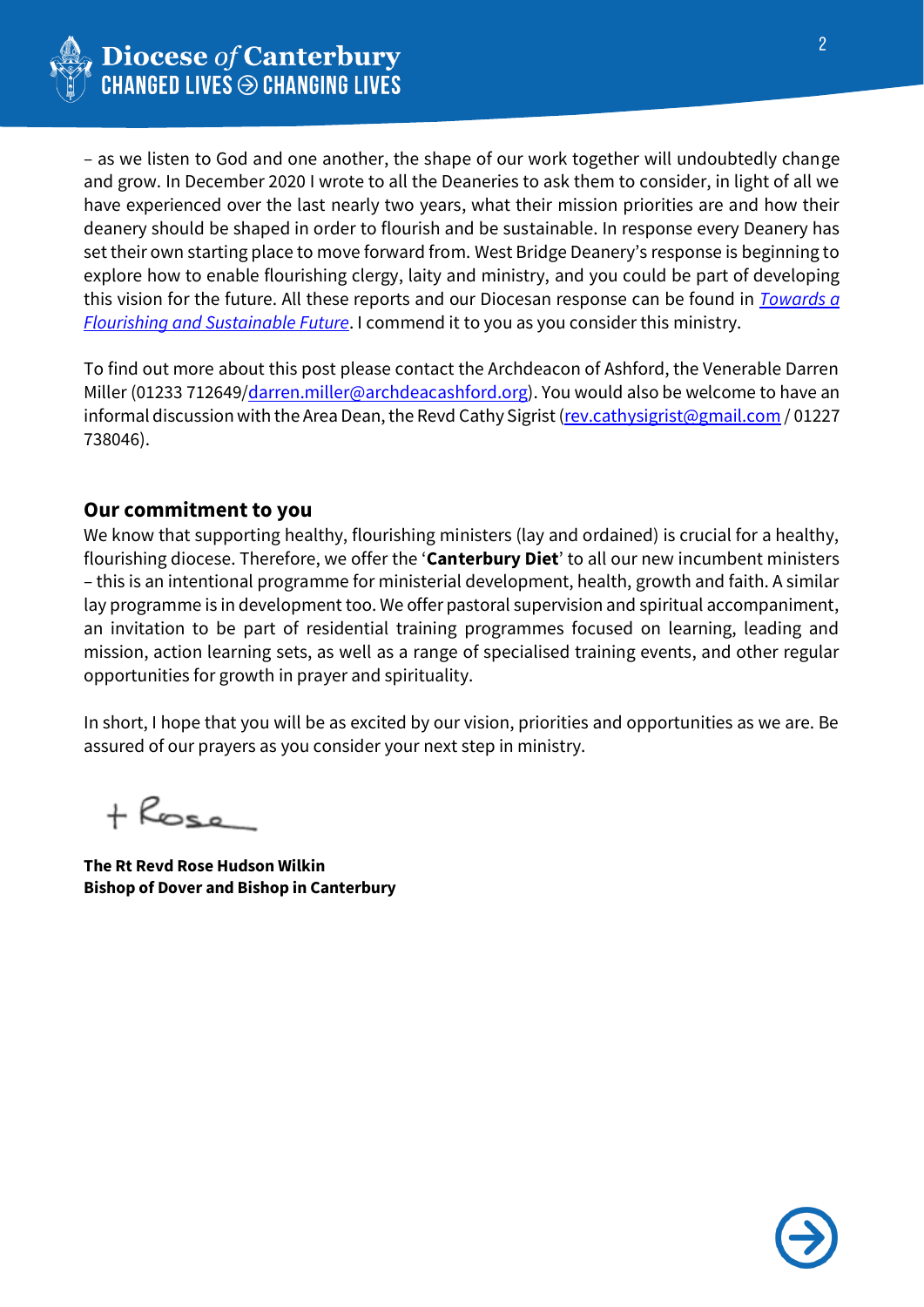

**Archdeacon's Introduction**

The benefice of Chartham and Upper Hardres with Stelling is one with much potential. The profile speaks of the challenge the benefice faced and how they have, with the help primarily of an Interim Priest, addressed them and now wish to move forward with a renewed emphasis on mission. That this is a half-time role is a recognition that there is work to be done and the benefice is not yet in a position to finance a full-time role. However, it is very much hoped that the new Priest in Charge, working with the people of the parishes, will help move the benefice on to a firmer financial foundation.

When that happens, we would be open to Priest in Charge moving to full time with a full stipend, should that be right for them.

Change is a reality in the Church of England but something that we wish to embrace rather than avoid. You will see from *[Towards a Flourishing and Sustainable Future](https://d3hgrlq6yacptf.cloudfront.net/5f209069c4808/content/pages/documents/towardsaflourishingandsustainablefutureapril2021.pdf)* that our Diocese is endeavouring to enable change to be appropriate to the local setting, using deanery plans to drive the direction of the Church's evolution. The challenges of difficult financial situations for the Church of England cannot be avoided but they point to the need to adapt and to focus on sharing the Gospel and growing the Church. Part of that adaptation is undoubtedly better collaboration between parishes, sharing resources to strengthen ministry. For Chartham and Upper Hardres with Stelling, a closer working and connectedness is something that is reflected in the values adopted by the three congregations.

We are committed to your full support with great colleagues in the Deanery and Diocese and you are also encouraged to participate fully in the Canterbury Diet (see p5). We would expect you to have a pastoral supervisor and can work with you on other training and support as required.

I hope that you will find much information about the parishes and diocese in the recruitment pack but please feel free to contact me for an informal discussion if that would help.

With my prayers as you discern whether God is calling you to serve in Chartham and Upper Hardres with Stelling.

over lulle

**The Ven Darren Miller Archdeacon of Ashford & Acting Archdeacon of Canterbury**

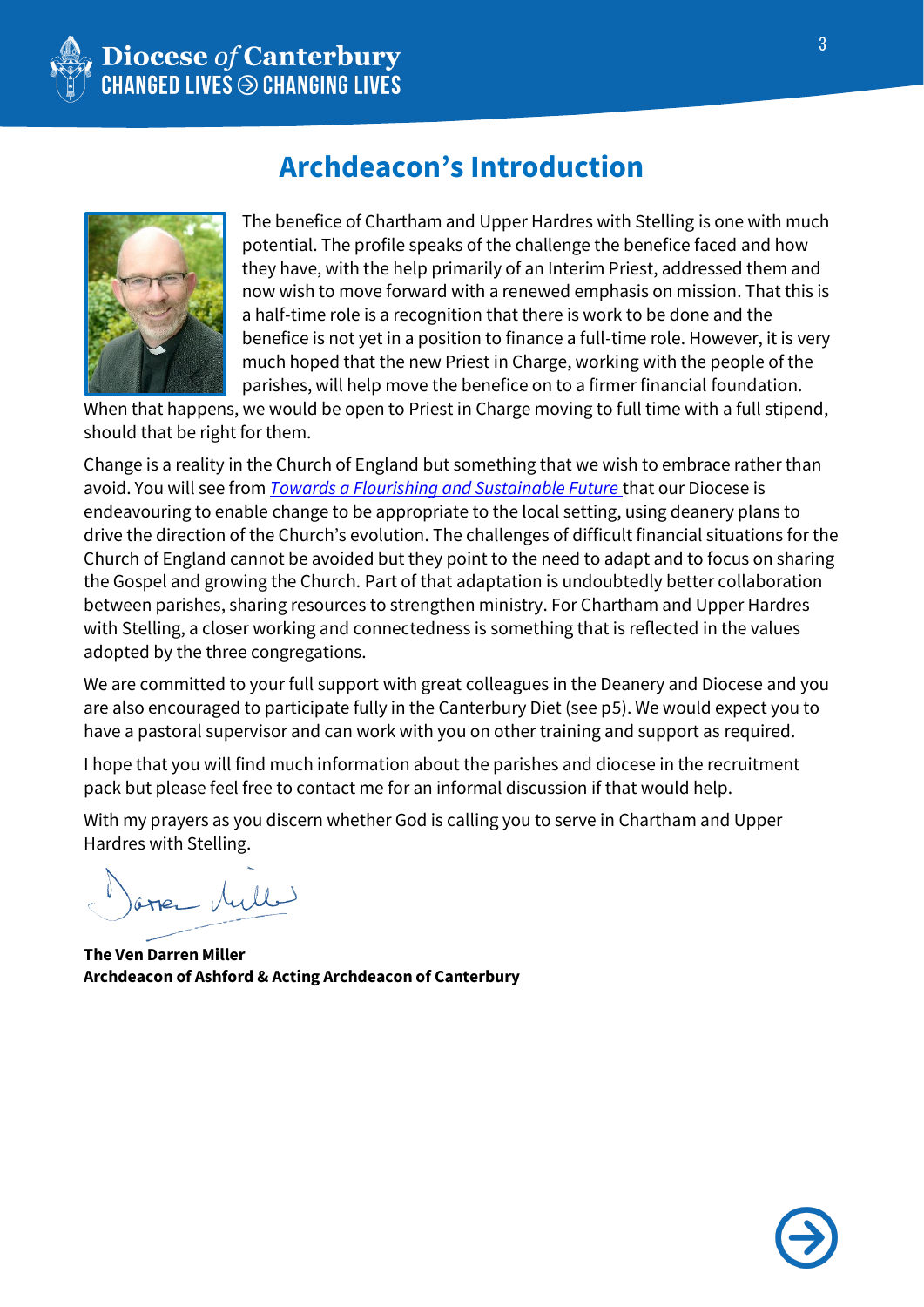

### **From the Area Dean of West Bridge Deanery**

A warm welcome from the West Bridge Deanery.

West Bridge Deanery is rural and stretches from the outskirts of Canterbury to the outskirts of Ashford and along the beautiful Stour Valley and the downlands on either side. We straddle three parliamentary constituencies and three local Councils – Ashford Borough, Canterbury City and Shepway District Councils.

We have 17 worshipping communities grouped into three benefices – Chartham and Upper Hardres with Stelling; the United Wye Benefice and King's Wood Benefice. Wye and King's Wood Benefices have a full-time stipendiary priest. Wye also has two part-time priests, one stipendiary, the other self-supporting. The deanery is also blessed to be well supported by a number of retired PTO priests.

We work closely with our neighbouring deanery of East Bridge and the two Clergy Chapters meet together regularly. We also hold joint Marriage preparation days together each year which are popular and much appreciated by our wedding couples.

The deanery typically holds two or three meetings a year – either physically or remotely – depending on the levels of Covid and current guidelines. These are usually open meetings with a speaker and a topic of interest to our rural congregations. Each meeting concludes with a short business meeting for elected Synod representatives. The Deanery Mission and Ministry Committee (M&MC), of which the new Priest in Charge would be a member, meets more frequently, every other month, primarily to discuss matters of strategy, mission and financial issues and to help and support each other.

West Bridge Deanery wholeheartedly supports this appointment and looks forward to welcoming you to the Deanery.

In the meantime, if you have any questions, please do feel free to contact me.

**The Revd Cathy Sigrist Area Dean and Priest in charge of the King's Wood Benefice** [rev.cathysigrist@gmail.com](mailto:rev.cathysigrist@gmail.com) 01227 738046

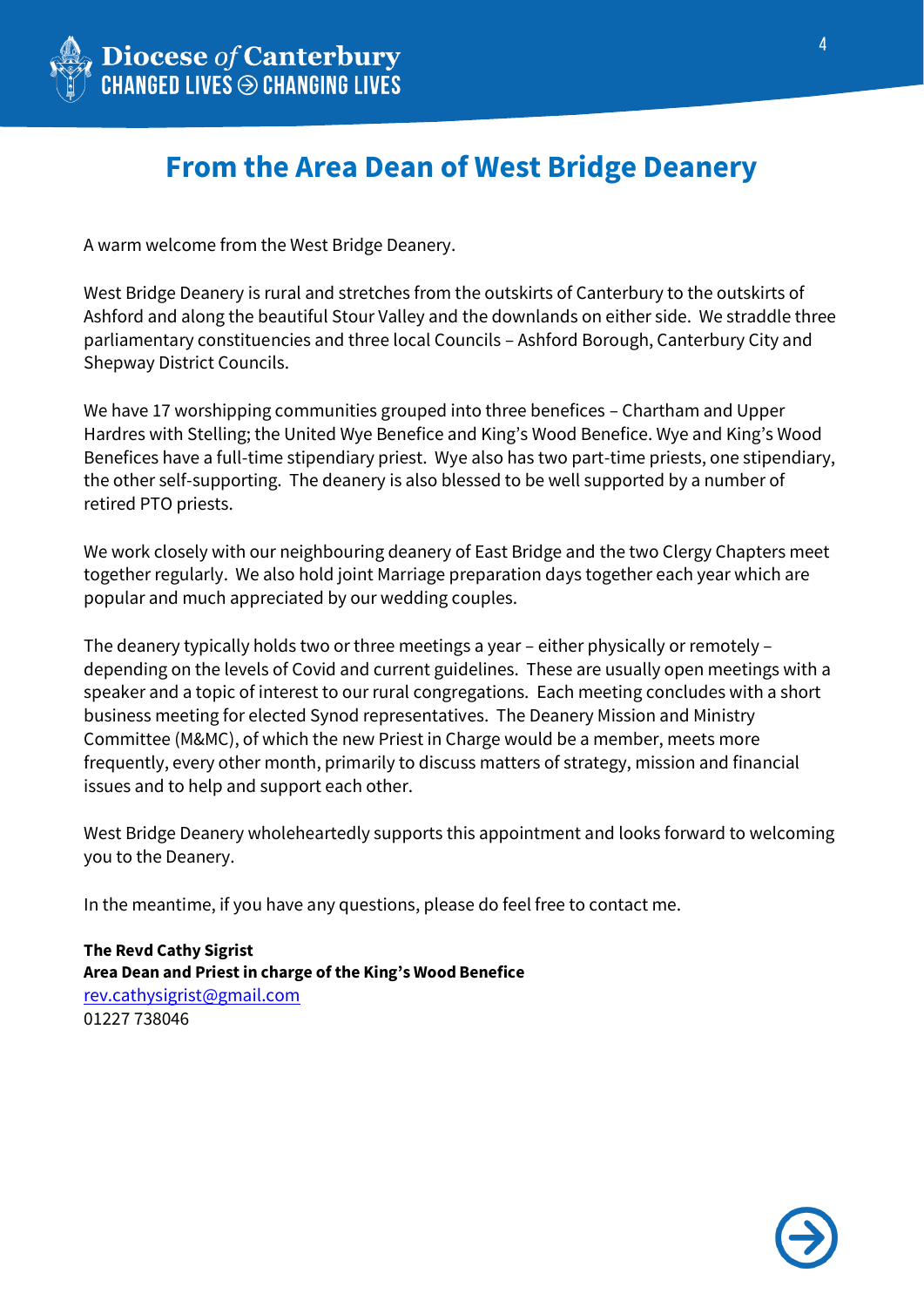

### The Canterbury Diet

#### for Incumbents and Priests in Charge

| After licensing the Incumbent meets with the Director of Mission & Ministry<br>who introduces the priest to the<br><b>Canterbury Diet</b><br>and offers a<br><b>Pastoral Supervisor</b><br>with whom she/he meets not less than four times per year                                                                                                                                                                                                                                                                                                                                                                                                                                                                                                              | <b>How</b>                                                                                                                                                         |
|------------------------------------------------------------------------------------------------------------------------------------------------------------------------------------------------------------------------------------------------------------------------------------------------------------------------------------------------------------------------------------------------------------------------------------------------------------------------------------------------------------------------------------------------------------------------------------------------------------------------------------------------------------------------------------------------------------------------------------------------------------------|--------------------------------------------------------------------------------------------------------------------------------------------------------------------|
| Ministers acquire a<br>Spiritual Accompanier<br>and meet regularly, recommended 6-8 weekly                                                                                                                                                                                                                                                                                                                                                                                                                                                                                                                                                                                                                                                                       | H<br>au.<br>How<br>Ĕ                                                                                                                                               |
| In the first two years the Incumbent or Priest in Charge attends the<br><b>Ministry Training Programme</b><br>Monday to Friday residential courses generally held in Bruges<br>Week One : The Minister as Learner (January, soon after licensing)<br>Week Two: The Minister as Leader (June, of the same year)<br>Week Three : The Minister as Missioner (January, the following year)<br>Participation in the annual<br><b>Ministerial Development Review</b><br>Meet with Consultant Reviewer, complete a Personal Development Plan;<br>meet with Archdeacon a year later and update the PDP, and so on,<br>with opportunity to review Pastoral Supervision and Spiritual Accompaniment.<br>Also meet with the bishop during the course of the two-year cycle. | attending<br>昌<br>Ë.<br><b>Trayer</b><br>learning<br>ន<br>ã<br>Rood<br>Golden threads<br><b>Burg</b><br>leutriqal<br>relationships<br>reflecting<br>practices<br>g |
| As able, participate in professional ministry courses:<br><b>Management Skills Course</b><br><b>Working with Conflict</b><br><b>Leading Change</b><br>each a two by one day course, offered regularly at advertised times through the year<br>Participation in four<br><b>Wellbeing Courses</b><br>two hour evening meetings, two offered per year                                                                                                                                                                                                                                                                                                                                                                                                               | pue<br>being<br>ministry<br>collabors<br>dolelope<br>practic<br>ş<br>ministry?                                                                                     |
| Participate in relevant<br><b>Continuing Ministry Development Events</b><br>at advertised days and times                                                                                                                                                                                                                                                                                                                                                                                                                                                                                                                                                                                                                                                         |                                                                                                                                                                    |